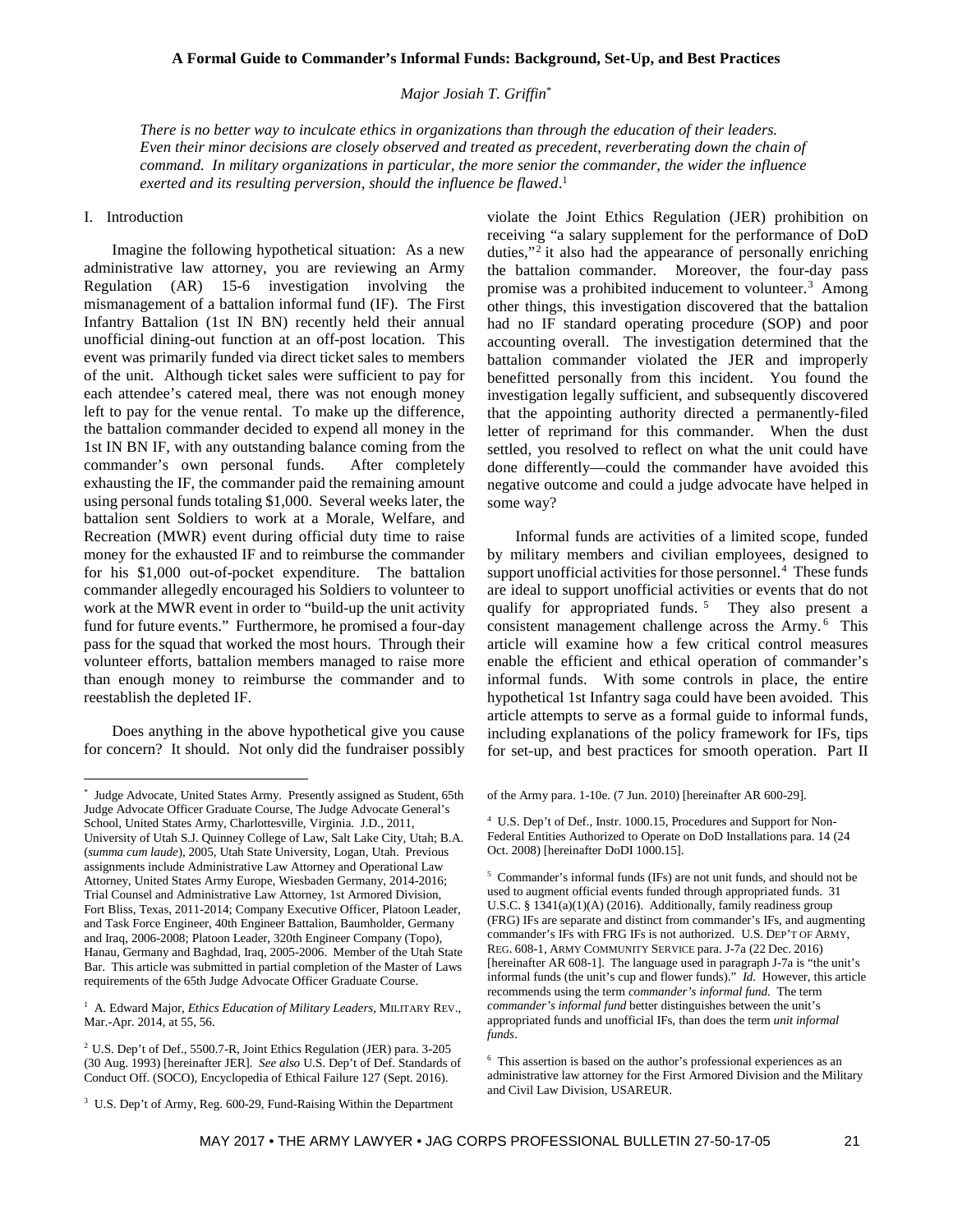covers the background and history of IFs. Part III discusses IF policy in depth, including Department of Defense (DoD) guidance, a comparison of sister service policies, and a more comprehensive exposition of Army IF guidance. Part IV consists of best practices for commanders and judge advocates to deliver efficient and ethical management. Finally, Appendix A is a sample battalion-level IF SOP.

## II. Background

This section describes the history of IFs and, more specifically, of fundraising in the federal workplace, since the two histories are so intertwined. In order to properly contextualize IFs, it is important to understand how they came to exist.

### A. Fundraising

#### *1. Fundraising in the Federal Workplace*

The history of fundraising in the federal workplace is a history of incrementally increasing oversight over the course of the last 70 years. Prior to the administration of President Dwight Eisenhower, there was no substantial executive guidance covering fundraising in the federal workplace.<sup>[7](#page-1-0)</sup> The current Combined Federal Campaign (CFC) describes this period prior to the 1950s as "an uncontrolled free-for all" [8](#page-1-1) for "on-the-job fundraising in the federal workplace."<sup>[9](#page-1-2)</sup> This overly permissive environment led President Eisenhower to

<span id="page-1-2"></span>9 *Id.*

<span id="page-1-3"></span>10 *President's Committee on Fundraising*, CFC TODAY, https://cfctoday.org/content/presidents-committee-fundraising (last visited May 25, 2017).

<span id="page-1-9"></span><span id="page-1-8"></span><span id="page-1-4"></span><sup>11</sup> Exec. Order No. 10,728, 22 Fed. Reg. 7219 (Sept. 6, 1957) [hereinafter EO 10728] (establishing the president's committee on fund-raising within the federal service).

> SEC. 7. This order shall not apply to solicitations conducted by organizations composed of civilian employees or members of the armed forces among their own members for organizational support or for benefit or welfare funds for their members. Such solicitations shall be conducted under policies and procedures approved by the head of the department or agency concerned.

<span id="page-1-10"></span>*Id.*

<span id="page-1-5"></span>12 *See* U.S. DEP'T. OF DEF., STANDARDS OF CONDUCT OFF., ETHICS COUNSELOR'S DESKBOOK sec. V, para. E2b (Oct. 2015), http://ogc.osd.mil/defense\_ethics/resource\_library/deskbook/fundraising.pdf [hereinafter ECD]. ("NOTE: Organizations composed of civilian employees and armed forces members have been recognized by Presidential Executive Orders dating back to 1957. See e.g., Section 7 of Executive

commission his administration to develop "a uniform policy and program for fundraising within the federal service."[10](#page-1-3) In a precursor to what would eventually become the CFC, Eisenhower issued Executive Order (EO) 10728, which established a formal committee and procedures for fundraising within the federal service.<sup>[11](#page-1-4)</sup> Importantly, EO 10728 included an exception to the new standard fundraising policy for "solicitations conducted by organizations composed of civilian employees<sup>[12](#page-1-5)</sup> or members of the armed forces among their own members for organizational support or for the benefit or welfare funds for their members."[13](#page-1-6) This exception, and its perpetuation through subsequent EOs, still forms the basis of executive authority for certain DoD fundraising today, including commander's IFs.[14](#page-1-7) In addition, federal departments, including the DoD, have the regulatory authority to "establish policies and procedures applicable to [these types of internal] solicitations" <sup>[15](#page-1-8)</sup> without running afoul of the CFC. Finally, the *Standards of Ethical Conduct for Employees of the Executive Branch* contains additional ethical guidance regarding fundraising in the Federal workplace.<sup>[16](#page-1-9)</sup>

### *2. Informal Fund Fundraising*

Informal fund policy covers both funds donated directly by members served by the fund and funds raised through sanctioned fundraising events.<sup>17</sup> While it is possible for an IF to include only funds donated directly from participating members (as in the case of some office coffee funds), most

Order No. 10728 (1957); Section 3 of Executive Order No. 10927 (1961); Section 7 of Executive Order No. 12353 (1983) Cannot include contractors.").

13 EO 10728, *supra* note 11, sec. 7.

14 EO 10728, *supra* note 11; Exec. Order No. 10,927, 26 Fed. Reg. 2383 (Mar. 18, 1961) (abolishing the president's committee on fund-raising within the federal service and providing for the conduct of fund-raising activities); Exec. Order No. 12,353, 47 Fed. Reg. 12,785 (Mar. 23, 1982) (charitable fund-raising); Exec. Order No. 12,404, 48 Fed. Reg. 6685 (Feb. 10, 1983) (charitable fund-raising).

<sup>15</sup> Scope of the Combined Federal Campaign, 5 C.F.R. § 950.102 (2012) [hereinafter CFC Scope].

<sup>16</sup> Standards of Ethical Conduct for Employees of the Executive Branch, 5 C.F.R. § 2635.808 (2017) [hereinafter Standards of Ethical Conduct]. Interestingly, the Standards of Ethical Conduct for Employees of the Executive Branch (Standards of Ethical Conduct) only defines fundraising as "raising of funds for a nonprofit organization," which generally does not apply to IF activities. *Id*.

<sup>17</sup> This distinction is not obvious in the text of Army Regulation (AR) 600-20, paragraph 4-20. U.S. DEP'T OF ARMY, REG. 600-20, ARMY COMMAND POLICY para. 4-20 (6 Nov. 2014) [hereinafter AR 600-20]. However, at least some of the IF examples (office coffee, cup and flower, and annual picnic funds) will include donated funds by their nature (i.e. units do not typically hold events as a means to raise "office coffee funds"). Regarding fundraising events, AR 600-20 paragraph 4-20d permits "[f]und-raising solicitations conducted by organizations composed of civilian employees or members of the Uniformed Services among their own members for organizational support." *Id.*

<span id="page-1-0"></span><sup>-&</sup>lt;br>7 *Early Years*, CFC TODAY, <https://cfctoday.org/content/early-years> (last visited May 25, 2017).

<span id="page-1-7"></span><span id="page-1-6"></span><span id="page-1-1"></span><sup>&</sup>lt;sup>8</sup> *Id.* ("Prior to the 1950's, on-the-job fundraising in the federal workplace was an uncontrolled free-for-all. Agencies, charities, and employees were all ill-used and dissatisfied. Some of the problems cited were: Quotas for agencies and individuals were freely established and supervisors applied pressure to employees.").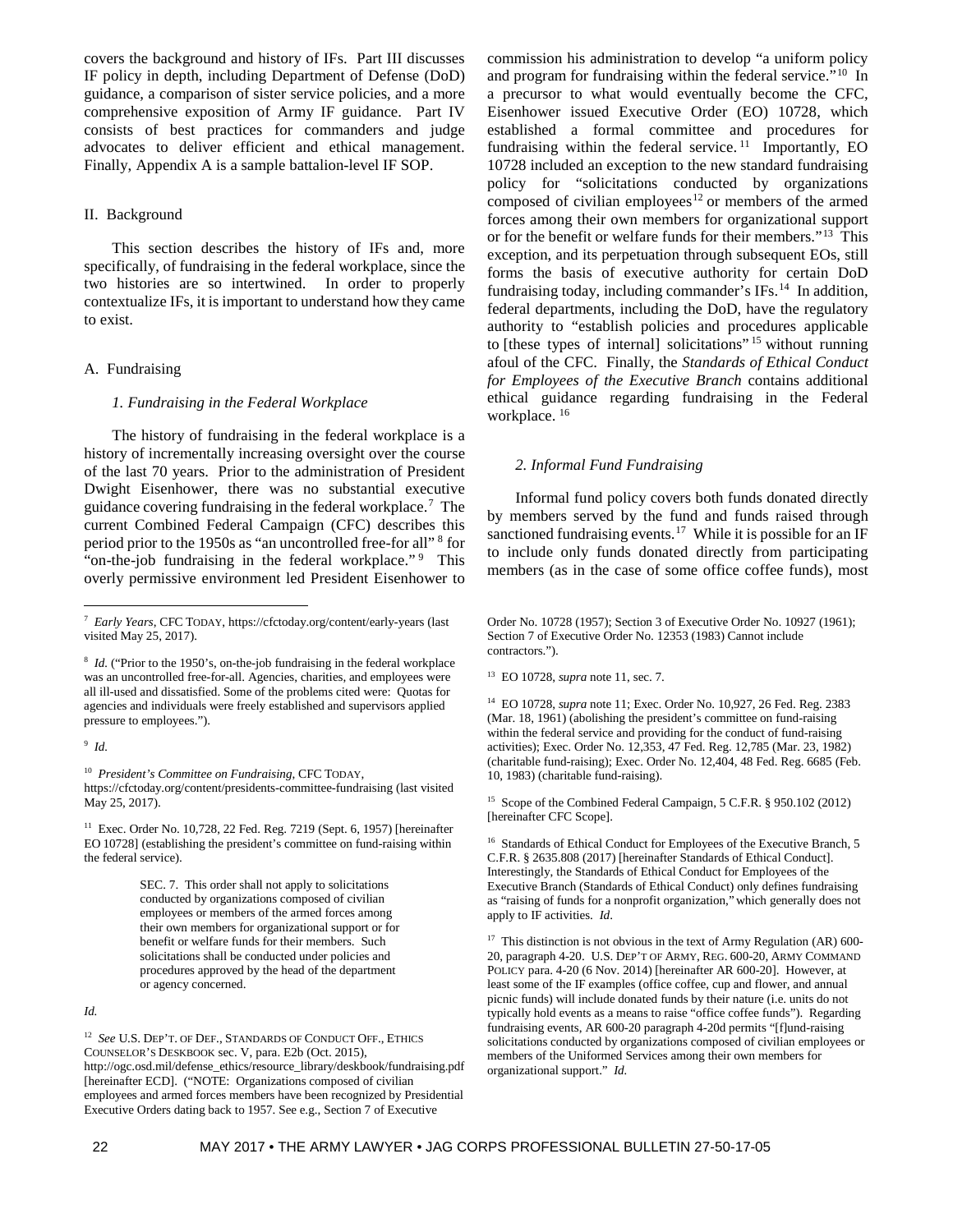IFs will also involve a degree of fundraising. This article assumes that all IFs involve fundraising to some degree, though in practice, not all IFs hold fundraisers. [18](#page-2-0) This distinction is important because if an IF involves fundraising, there are more complicated regulatory requirements. <sup>19</sup> "Fundraising is complicated because no comprehensive fundraising regulation exists. Instead, it is governed by independent, overlapping, and unrelated regulations." [20](#page-2-2)  Because fundraising is expansive, this article attempts to consolidate this guidance only as applied to IFs.

## B. Limited Informal Fund Guidance

There is limited guidance in Army regulations regarding IFs. [21](#page-2-3) The current entirety of Army-specific guidance is found in AR 600-20, which contains only one applicable paragraph.[22](#page-2-4) Based on this limited framework, commanders have broad discretion to authorize IFs in accordance with Army command policy. [23](#page-2-0) While this discretion may enable some flexibility in the exercise of good judgment, it also leaves much to be desired in the area of pragmatic guidance. There is not even a requirement for IFs to be established in writing. Because of the lack of guidance in this area and the potential consequences of mismanagement, local policy is both valuable and advisable.<sup>[24](#page-2-5)</sup>

## III. Informal Fund Policies

In keeping with historical precedent, the DoD maintains limited guidance regarding IFs, leaving each of the DoD uniformed services broad discretion to establish service-specific IF policies.<sup>[25](#page-2-6)</sup> Comparing the respective guidance of

<span id="page-2-3"></span>21 AR 600-20, *supra* note 17, para. 4-20.

each of the uniformed services shows differences in the approach of each service regarding IF policy. Such comparisons inform where Army IF policy stands in relation to the other services, and promotes best practices for IF management from all available sources.

### A. Specific DoD Guidance

Current DoD policy for IFs is summed up succinctly in Department of Defense Instruction (DoDI) 1000.15, paragraph 14:

> Certain unofficial activities conducted on DoD installations do not need formal authorization because of the limited scope of their activities. Examples are office coffee funds, flower funds, and similar small, informal activities and funds. The DoD Components shall establish the basis upon which such informal activities and funds shall operate  $\dots$ <sup>[26](#page-2-7)</sup>

The JER further explains that endorsement by DoD employees of fundraising (or membership drives) for such informal activities does not violate the general prohibition on endorsement. <sup>[27](#page-2-8)</sup> However, "any support other than endorsement must be authorized in accordance with paragraph 3-211.b. of the JER," [28](#page-2-9) which requires the same analysis as any other limited DoD support to non-federal entity (NFE) events. Nevertheless, as long as a fundraiser does not use government resources, such events are explicitly permitted to occur outside of the federal workplace.<sup>[29](#page-2-10)</sup> While the federal workplace is normally the physical location where

<sup>26</sup> *Id.* Note: The original concludes with the words "at Enclosure 3." This does not make contextual sense, since Enclosure 3 is unrelated to informal funds.

<span id="page-2-5"></span><span id="page-2-0"></span><sup>&</sup>lt;sup>18</sup> One example is a small donations-only office coffee/refreshment fund. It is also true that not every IF may benefit from a formal standard operating procedure (SOP) and substantial oversight (IFs are intended to be *informal* after all.) Although participants still must follow the JER and AR 600-20 guidance, such a fund is unlikely to benefit from a formal SOP.

Additionally, informal funds are within a commander's purview to manage at the unit level, therefore these funds should not operate without command approval.

<span id="page-2-7"></span><span id="page-2-6"></span><span id="page-2-1"></span><sup>&</sup>lt;sup>19</sup> Part III.C.5. *infra* discusses fundraising regulatory guidance in greater detail. Part IV further describes why the originator of an IF should decide upfront whether the fund will involve both member donations and fundraising.

<span id="page-2-8"></span><span id="page-2-2"></span><sup>&</sup>lt;sup>20</sup> ECD, *supra* note 12, sec. III, para. A. at 5. The February 2000 issue of *The Army Lawyer* includes an article with short descriptions of the multiple resources containing applicable Federal, Department of Defense (DoD), and Army rules; however, some of these resources are outdated since the article is over sixteen years old. Teresa A. Smith, *Everything You Always Wanted to Know About Official Support to Non-Federal Entity Fundraisers*, Army Law., Feb. 2000.

<span id="page-2-10"></span><span id="page-2-9"></span><span id="page-2-4"></span> $22$  *Id*. The basic elements from this guidance are: fund expenses must be related to the fund purpose; there must be one accountable individual per fund; the fund operation must be consistent with the Army Values and the JER; and there is a limited ability to fundraise during the Combined Federal Campaign. *Id*.

<sup>23</sup> *Id.*

 $24$  Importantly, no policy restricts a commander's ability to establish additional procedures for IFs at the local level. Local policy is neither required nor prohibited by DoD or Army regulations, so there is an array of local installation guidance in this area. *See infra* Part III.C.6 for a discussion of this guidance.

<sup>25</sup> DoDI 1000.15, *supra* note 4.

<sup>27</sup> JER, *supra* note 2, para 3-210a(6), at 34 ("DoD employees shall not officially endorse or appear to endorse membership drives or fundraising for any non-Federal entity except the following organizations which are not subject to the provisions of subsection  $3-211$  of this Regulation . . . . (6) Other organizations composed primarily of DoD employees or their dependents when fundraising among their own members for the benefit of welfare funds for their own members or their dependents when approved by the head of the DoD Component command or organization after consultation with the DAEO or designee.").

<sup>28</sup> ECD, *supra* note 12, sec. V, para. E.3, at 19.

<sup>29</sup> JER, *supra* note 2, para. 3-211b, at 36 ("OPM has no objection to support of events that do not fundraise on the Federal Government workplace (which is determined by the head of the DoD Component command or organization.).").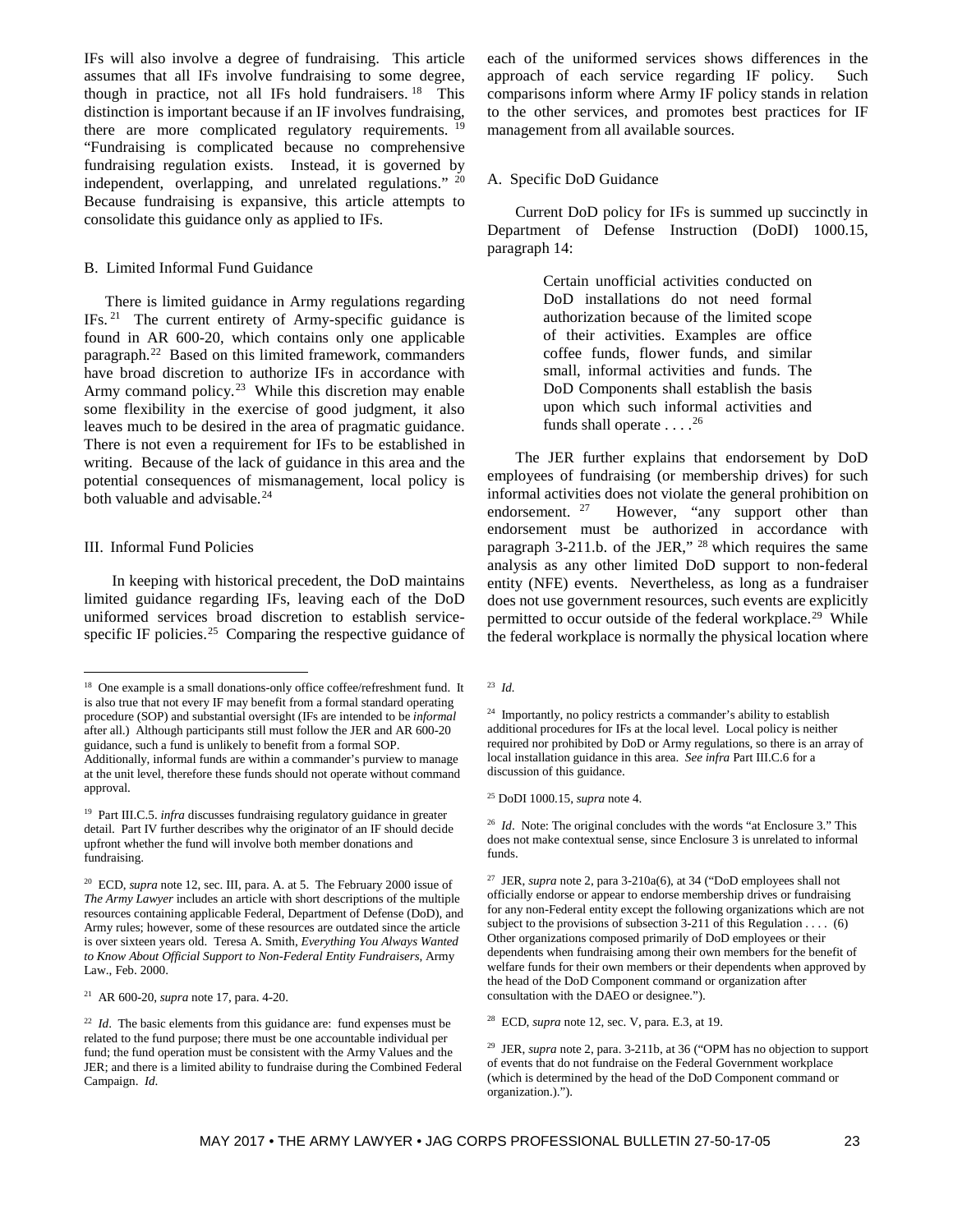employees conduct their duties, heads of DoD components have the discretion to designate areas on a DoD installation as outside of the workplace.<sup>[30](#page-3-0)</sup> Essentially, this means that a commander may authorize an IF fundraiser within an area on the installation, whether or not the event would otherwise qualify for logistical support, as long as the area is not the workplace.

# B. Service Policy Comparison

Each of the uniformed DoD services draws from the same basic federal and departmental guidance pertaining to fundraising within and among members of subordinate organizations. However, minor differences exist in the implementation of this guidance by the respective services. These differences are instructive in order to clarify DoD intent and to model pragmatic management across the respective services. Thus, a brief examination of guidance from each service warrants attention as a learning tool.

The U.S. Navy (USN) relies almost entirely on the fundraising provisions within the JER and other DoD-wide policy without separate service-level implementing guidance. [31](#page-3-1) However, the Navy Installations Command issued fundraising guidance that applies on board all USN installations, which consequently applies throughout the service worldwide.<sup>[32](#page-3-2)</sup> Additionally, each subordinate Navy command or installation is not precluded from establishing local policy, and in some cases, have done so.<sup>[33](#page-3-3)</sup>

<span id="page-3-8"></span><span id="page-3-7"></span><span id="page-3-2"></span><sup>32</sup> CNIC INSTRUCTION, *supra* note 31, at 1. Interestingly, this installation command policy also requires consultation with an ethics official prior to DoD personnel endorsing BOO-FOO fundraising efforts. *Id*. Enclosure 1, at 13 ("DoD personnel may endorse fundraising efforts of organizations composed primarily of DoD members or their dependents when: (1) those organizations are fundraising among their own members; (2) the fundraising benefits the welfare funds of the group's own members or their dependents; and (3) the fundraising has been approved by the CO after consultation with the appropriate ethics official.").

<span id="page-3-9"></span><span id="page-3-4"></span>34 U.S. Marine Corps, Order 5760.4C, Procedures and Support for Non-Federal Entities to Operate on Marine Corps Installations and Informal Funds subsec. 4.a.(2)(b) (18 Mar. 2010) [hereinafter MCO 5760.4C].

United States Marine Corps (USMC) policy is comparable to U.S. Army policy, though there are some significant differences.<sup>[34](#page-3-4)</sup> The most instructive portion of the USMC guidance relates to defining terms and boundaries:

> Examples [of certain unofficial activities] are office coffee funds and plaque funds. These funds are often improperly referred to as 'unit funds,' however, these funds are not Government money and do not belong to a unit or the Marine Corps. The money in informal funds belongs to the members of the fund in their personal private capacity. No one may be required to donate to an informal fund.[35](#page-3-5)

Interestingly, USMC policy also specifically authorizes "office coffee/soda messes . . . to generate money for an informal fund," [36](#page-3-0) but such messes are not authorized to sell food or other items.[37](#page-3-1) Finally, USMC policy is currently the only service policy which includes both an IF monetary cap and an approval process for exceeding the cap.<sup>38</sup> The Army previously had a similar monetary cap, which no longer remains in effect and which was never formally codified into the IF guidance of AR 600-20.<sup>[39](#page-3-7)</sup>

United States Coast Guard (USCG) policy also captures the basic DoD guidance, with some unique distinguishing features. [40](#page-3-8) United States Coast Guard policy explicitly permits solicitation for these funds within the federal workplace. [41](#page-3-9) Because USCG policy does not differentiate

<sup>37</sup> *Id*. Note that this article does not address potential prohibitions on fundraisers that compete with authorized commercial activities, such as the Army and Air Force Exchange Service (AAFES) or Navy Exchange (NEX), nor does it address regulations that may restrict fundraisers involving food service.

<sup>38</sup> *Id.* subsec. 4.a.(2)(b)(3) ("An informal fund that generates more than \$350 per month or has more than \$1000 in the fund must have written authorization from the installation commander to operate aboard the installation.").

39 *Smith*, *supra* note 20, at 6 n.39. Also, this should not be confused with the current annual income cap of \$10,000 for informal funds belonging to FRGs. AR 608-1, *supra* note 5, para. J-7e.

40 U.S. COAST GUARD, COMMANDANT INSTR. M5370.8B, STANDARDS OF ETHICAL CONDUCT art. 2.I.4.h (1 Mar 2002), https://media.defense.gov/2017/Mar/16/2001717683/-1/- 1/0/CIM\_5370\_8B.PDF, [hereinafter COMDTINST M5370.8B] ("The restrictions on fundraising in the Federal Workplace do not apply to organizations composed primarily of Coast Guard employees or their dependents when fundraising among their own members for the benefit of welfare funds for their own members or their dependents. These organizations include but are not limited to the Chief Petty Officers Association, the Coast Guard Officers Association, The Coast Guard Academy Alumni Association, and the Coast Guard Spouses Club.").

<span id="page-3-0"></span> <sup>30</sup> ECD, *supra* note 12, sec. V, para. D, at 17-18.

<span id="page-3-1"></span><sup>&</sup>lt;sup>31</sup> E-mail from Commander Jason Ayeroff, Student, 65th Judge Advocate Officer Graduate Course, The Judge Advocate Gen.'s Legal Ctr. & Sch., to author (Nov. 3, 2016, 2:43 EST) (on file with author). The Navy informally refers to this type of fundraising within the Navy as "By Our Own - For Our Own" (or BOO-FOO for short). *See* U.S. DEP'T OF NAVY, COMMANDER, NAVY INSTALLATIONS COMMAND (CNIC) INSTR. 11000.1, NON-FEDERAL ENTITIES ON BOARD NAVY INSTALLATIONS enclosure 1, at 13 (5 July 2012),

<span id="page-3-6"></span>https://cnic.navy.mil/content/dam/cnic/hq/pdfs/Instructions/11000Series/CN ICINST%2011000.1.pdf, [hereinafter CNIC INSTRUCTION].

<span id="page-3-3"></span><sup>33</sup> *See, e.g.*, U.S. DEP'T OF NAVY, NAVAL SUPPORT ACTIVITY (NSA) MONTEREY INSTR. 11000.2A, NON-FEDERAL ENTITIES ON BOARD NSA MONTEREY (30 Jan. 2015),

https://my.nps.edu/documents/103424743/106376526/NSAMINST+11000. 2A+Non+Federal+Entities+on+Board+NSA+Monterey.pdf/.

<span id="page-3-5"></span><sup>35</sup> *Id.* subsec. 4.a.(2)(b)(1).

<sup>36</sup> *Id*. subsec. 4.a.(2)(b)(2).

<sup>&</sup>lt;sup>41</sup> *Id.* ("Solicitations by these organizations in the Federal workplace shall be conducted in accordance with the following procedures: . . . Fundraising shall be conducted in a personal capacity. However, the restrictions above limiting personal solicitation to off-duty and out of uniform do not apply to these solicitations.").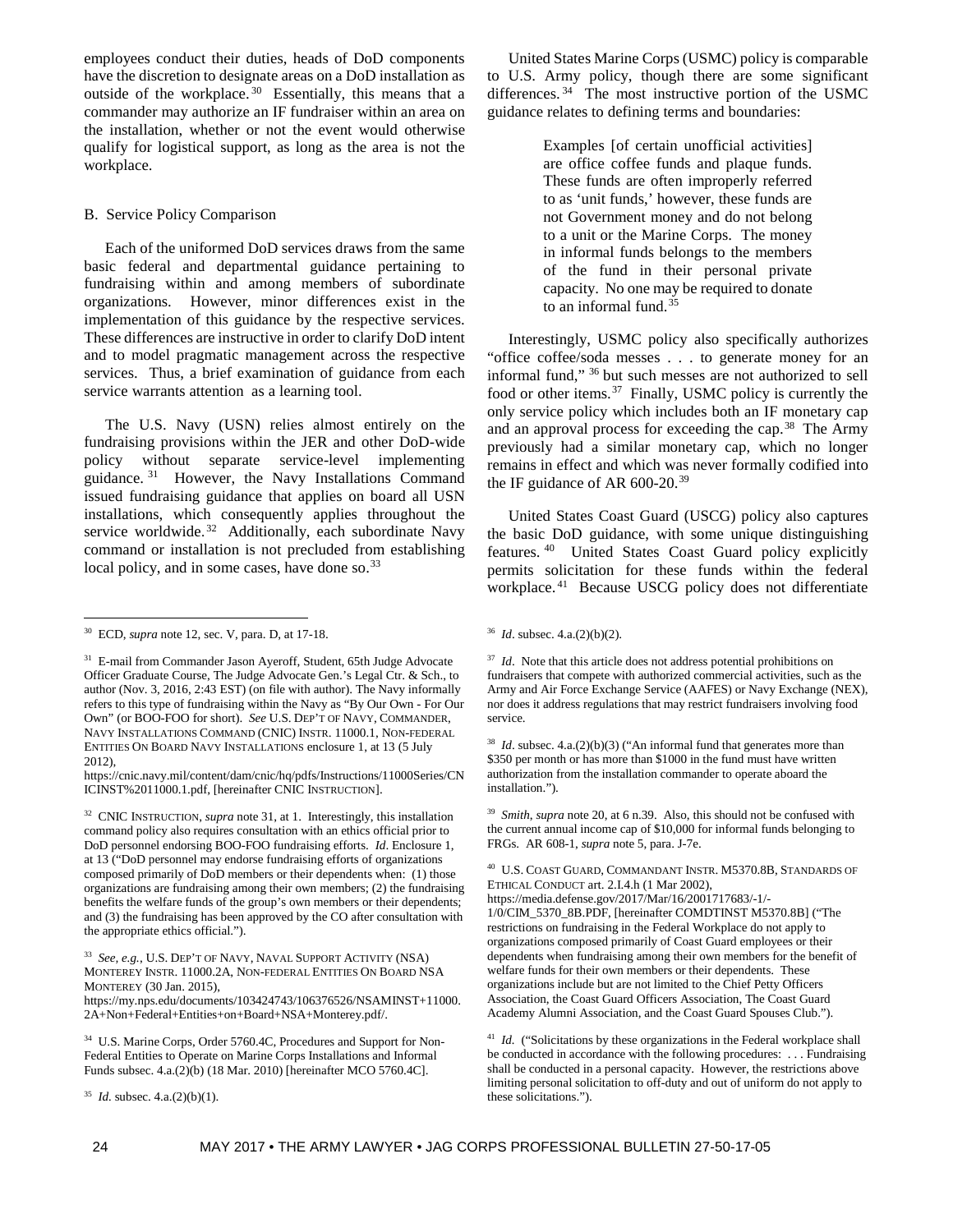between funds *solicited* from members of the unit (memberdonated funds) and funds *raised by a specific event* (bake sale, car wash, etc.), it is unclear whether this guidance unambiguously follows the JER; the JER only sanctions informal fundraising events held outside of the federal workplace.<sup>[42](#page-4-0)</sup> Furthermore, USCG policy explicitly permits limited solicitation of these funds while on duty and in uniform. [43](#page-4-1) This permission for merely collecting donated money from fund members while on duty and in uniform may be implied in the other services,<sup>[44](#page-4-2)</sup> but it is not explicitly stated in other service policies.

The U.S. Air Force (USAF) presents perhaps the most confusing guidance in this area, primarily in the form of one paragraph in the Air Force Instruction (AFI) pertaining to Private Organizations  $(POS)$ ,  $45$  and two footnotes in the general AFI on fundraising.<sup>[46](#page-4-4)</sup> Air Force Instruction 134-223, *Private Organizations Program*, paragraph 2.2 states:

> Small unofficial activities (like coffee funds, flower funds, sunshine funds, and other small operations) are generally not considered POs. However, if their current assets (which include cash, inventories, receivables, and investments) exceed a monthly average of \$1,000 over a 3-month period, the activity/organization must become a PO, discontinue on-base operations, or reduce its current assets below the \$1,000 threshold.<sup>[47](#page-4-5)</sup>

Unites States Air Force policy further specifies within the general fundraising AFI that an installation commander may authorize solicitations "for a local internal program at the workplace" [48](#page-4-1) aimed exclusively at Air Force members. Paradoxically, an installation commander may also authorize solicitations for "local internal programs *away* from the workplace,"[49](#page-4-6) including "special events or benefits conducted by private, social, or professional organizations associated with the installation and composed primarily of DoD employees. To be eligible for official support and endorsement, the fundraising must be conducted by DoD employees, among DoD employees, for the benefit of DoD employees."<sup>[50](#page-4-7)</sup> This guidance is confusing because it appears to draw an arbitrary distinction between the internal fundraising activities of Air Force members at the workplace*,*  and special events or benefits conducted by "organizations associated with the installation and composed primarily of DoD employees" <sup>[51](#page-4-8)</sup> held away from the workplace. One possible explanation is that the intent of this distinction is to address the difference between collecting money for an office coffee fund during the duty day (likely authorized), and holding a full-blown fundraiser at the workplace during the duty day (likely unauthorized). Whether that was the intent, however, is unclear.

Regardless of their differences, certain aspects of the respective service policies may still be useful to effective operation of IFs in the Army. [52](#page-4-9) While the balance of this article will focus primarily on Army policy and best practices, the issues presented are similar enough that the other services may also find some benefit.

### C. Army Policy

Army IF policy is contained succinctly in one paragraph in AR 600-20,<sup>[53](#page-4-10)</sup> which is laid out in two short sections below.

<sup>52</sup> For example, the precedent in other services for a monetary cap on informal funds, raises the question of whether the Army should return to a monetary cap. MCO 5760.4C, *supra* note 34, subsec. 4.a.(2)(b)(3).

53 AR 600-20*, supra* note 17, para 4-20. Few additional Army regulations make reference to IFs. The regulations referencing IFs generally do so only to state that they do not apply to IFs. For example, AR 210-22, AR 215-1, and AR 608-1 (appendix J-7) all fall into this category. AR 210-22, *supra* note 47, para 1-1b(2)(r); U.S. DEP'T OF ARMY, REG. 215-1, MILITARY MORALE, WELFARE, AND RECREATION PROGRAMS AND NONAPPROPRIATED FUND INSTRUMENTALITIES para. 1-6b(18) (24 Sept. 2010); AR 608-1, *supra* note 5, para. J-7a(1). However, AR 600-29, *Fund-Raising Within the Department of the Army*, creates fundraising restrictions which do apply to IFs. AR 600-29, *supra* note 3. Part III.C.5. *infra* discusses these restrictions.

<span id="page-4-0"></span> <sup>42</sup> JER, *supra* note 2, para. 3-211b, at 36. In accordance with this paragraph, an IF fundraising event is only eligible for limited logistical support if the event qualifies under the same analysis for any other DoDsupported NFE event in paragraph 3-211a, subsections (1) through (6). The Army explicitly states that IFs should not be involved in on-the-job fundraising. AR 600-29, *supra* note 3, para. 1-7c.

<span id="page-4-6"></span><span id="page-4-1"></span><sup>43</sup> COMDTINST M5370.8B, *supra* note 40 ("Any fundraising during business hours should be limited to incidental amounts of time (such as responding to email inquiries, accepting donations delivered in person by a member of the organization, or holding a brief meeting during a meal or coffee break).").

<span id="page-4-9"></span><span id="page-4-8"></span><span id="page-4-7"></span><span id="page-4-2"></span><sup>&</sup>lt;sup>44</sup> Since the time required to collect monetary contributions from other fund members is incidental, it is reasonable that members are permitted to do so in uniform while on duty, as opposed to *fundraising* under the same circumstances, which requires more than incidental time and is therefore more problematic.

<span id="page-4-10"></span><span id="page-4-3"></span><sup>45</sup> U.S. DEP'T OF AIR FORCE, INSTR. 34-223, PRIVATE ORGANIZATIONS PROGRAM para. 2.2. (C1, 30 Nov. 2010), http://static.epublishing.af.mil/production/1/af\_a1/publication/afi34-223/afi34-223.pdf [hereinafter AFI 34-223].

<span id="page-4-4"></span><sup>46</sup> U.S. DEP'T OF AIR FORCE, INSTR. 36-3101, FUNDRAISING WITHIN THE AIR FORCE 14 tbl.1, nn.2 & 4, (12 July 2002), http://static.epublishing.af.mil/production/1/af\_a1/publication/afi36-3101/afi36-3101.pdf [hereinafter AFI 36-3101].

<span id="page-4-5"></span><sup>47</sup> AFI 34-223, *supra* note 45, para. 2.2. It is unclear from where this

<sup>\$1,000</sup> figure is derived or whether this amount is arbitrary. The Army regulation on private organizations (POs) specifically does not apply to informal funds and does not include any similar provision for an IF (with funds exceeding a certain amount) to become a PO. U.S. DEP'T OF ARMY, REG. 210-22, PRIVATE ORGANIZATIONS ON DEPARTMENT OF THE ARMY INSTALLATIONS para. 1-1(b)(2)(r) (22 Oct. 2001) [hereinafter AR 210-22].

<sup>48</sup> AFI 36-3101, *supra* note 46.

<sup>49</sup> *Id.*

<sup>50</sup> *Id*.

<sup>51</sup> *Id*.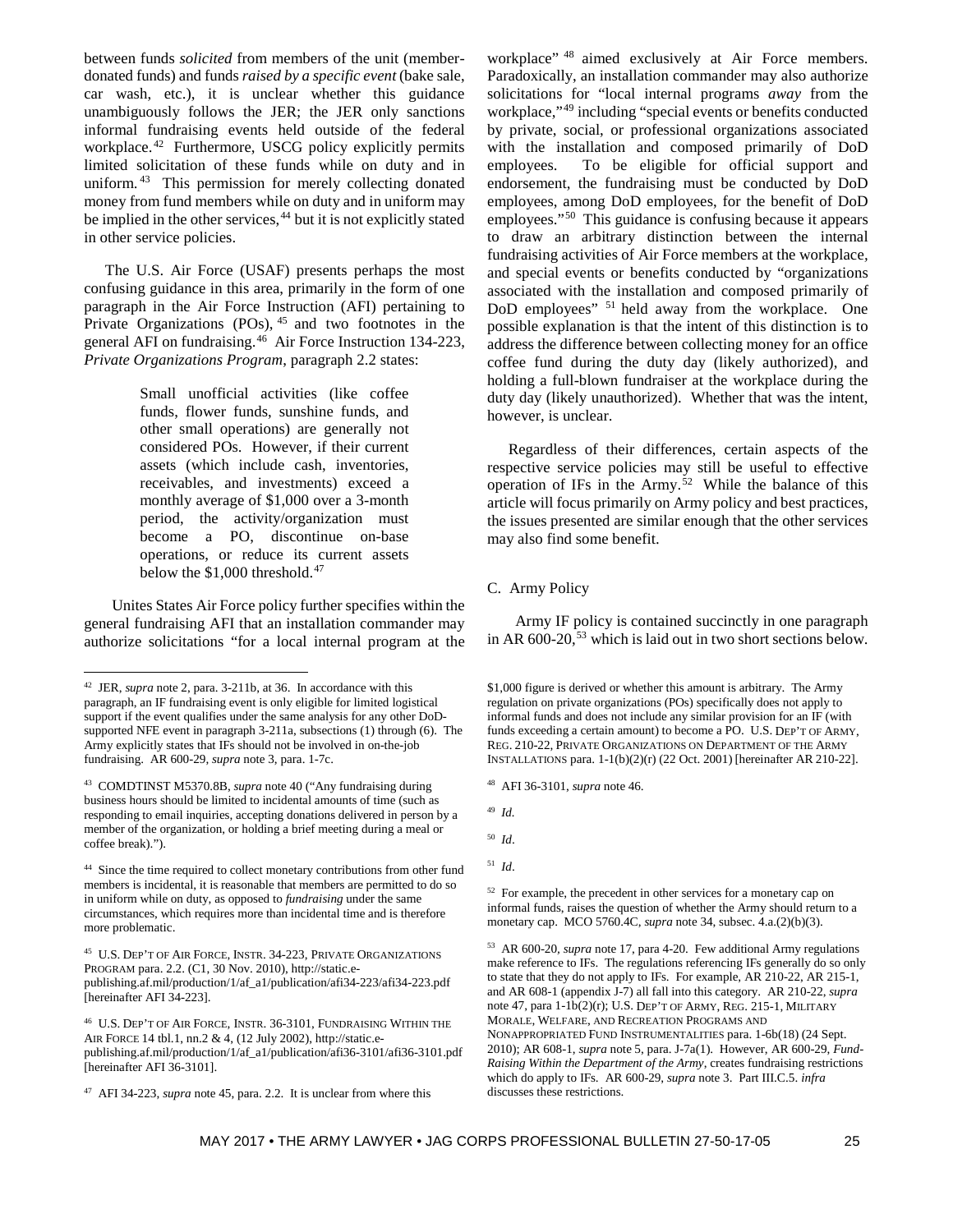The first portion, including the first three sub-paragraphs, contains the following guidance:

> Commanders may authorize informal funds. Examples of informal funds are office coffee, cup and flower, and annual picnic funds. These funds are subject to the following guidelines:

a. Use is limited to expenses consistent with the purpose and function of the fund.

b. Only one individual is to be responsible for fund custody, accounting, and documentation. Annually, this individual's supervisor is advised of the fund's financial status.

c. Operation of the fund will be consistent with Army values and DoD 5500.7–R.<sup>[54](#page-5-0)</sup>

Although concise, each subparagraph contains substantive guidance, which should be analyzed separately in order to fully comprehend the intent and implications of each part.

## *1. Fund Purpose (Paragraph 4-20a)*

The regulation allows commanders to authorize IFs but does not actually define this term; it merely provides examples. [55](#page-5-1) In addition to the examples listed, funds raised to pay for a specific event such as a military ball, hail and farewell, or other gathering of military members, are regulated by IF rules and Army fundraising guidelines.<sup>[56](#page-5-2)</sup> This raises questions of how broad the purpose of a fund should be. One approach is to narrowly limit the fund to a very specific purpose, such as a cup and flower fund, or a very specific event, such as an annual unit organizational day. A benefit to this approach is that limiting expenses to the fund's purpose is somewhat easier, which also simplifies accounting. A major shortcoming of this approach is that many organizations would then have numerous IFs for various events or purposes, resulting in confusion and inefficiencies. Creating separate funds for each regular event put on by an organization is not categorically ill-advised, but also not a solution in many cases. However, there are good reasons to create separate funds. A major annual unofficial event, such

as a military ball, is an example where a separate fund may be beneficial, particularly in larger organizations where such events often incur significant expenses. Such an event might benefit from having a separate responsible individual, with separate accounting and internal review outside of any other IF expenses. The example SOP in Appendix A is for a general activity fund; this format should be sufficient as a means to support all of the recurring unofficial events in most organizations.

### *2. One Responsible Individual (Paragraph 4-20b)*

The requirement to designate one individual "to be responsible for fund custody, accounting, and documentation" [57](#page-5-3) is simple, but there are still concepts to explore. First, although not stated explicitly, it is implied that this individual should not be the unit commander.[58](#page-5-4) Second, when multiple IFs are used for different purposes in the same unit, there is nothing in the regulation to disqualify the same individual from being designated to control more than one fund, though this may be ill-advised in some cases. For example, it may be reasonable for the 1st IN BN adjutant to be responsible for both the activity fund (used for an annual event) and the cup and flower fund (ongoing; supported by regular member donations). On the other hand, if the battalion also maintains a separate IF for another major event (annual military ball for example), the organization might be better served if the commander designates a different responsible individual for this fund only.[59](#page-5-5)

Only the responsible individual's supervisor is required to be apprised annually of the fund's status.<sup>[60](#page-5-6)</sup> In practice, if the reviewing supervisor is not also the commander, there needs to be some arrangement for reporting back to the commander since IFs are command-run activities. In the 1st IN BN hypothetical, there are no facts to indicate whether the commander designated a responsible individual, and whether the commander established any internal controls over IF expenses. A formal SOP is helpful for specifying how all of this is to be accomplished.

## *3. Ethical Informal Fund Operation (Paragraph 4-20c)*

An individual violates ethical boundaries by operating an IF inconsistently with the Army Values or the JER, but the same is not necessarily true if an individual only violates the

60 AR 600-20, *supra* note 17, para. 4-20b.

<span id="page-5-0"></span> <sup>54</sup> AR 600-20, *supra* note 17, para. 4-20.

<span id="page-5-1"></span><sup>&</sup>lt;sup>55</sup> *Id.* ("office coffee, cup and flower, and annual picnic funds.").

<span id="page-5-5"></span><span id="page-5-2"></span><sup>56</sup> *Id*. *See also* AR 600-29, *supra* note 3, para. 1-10. *Cf*. ECD, *supra* note 12, sec. IV, para. C., at 6. This paragraph highlights that the term *fundraising* is often applied to informal funds, even though other federal regulations define *fundraising* more narrowly as raising funds for charitable or non-profit organizations (which does not include informal funds by definition). ECD, *supra* note 12, sec. IV, paras. A, B.

<span id="page-5-6"></span><span id="page-5-3"></span><sup>57</sup> AR 600-20, *supra* note 17, para. 4-20a.

<span id="page-5-4"></span><sup>58</sup> The regulation includes a requirement for the responsible individual's

supervisor to be annually apprised of the fund's financial status. AR 600- 20, *supra* note 17, para. 4-20b. Therefore, it makes contextual sense that the commander should not be responsible for the fund so that the supervisory chain remains within the unit served by the fund.

<sup>59</sup> This point will be further expounded upon in Part IV, *infra*, Best Practices.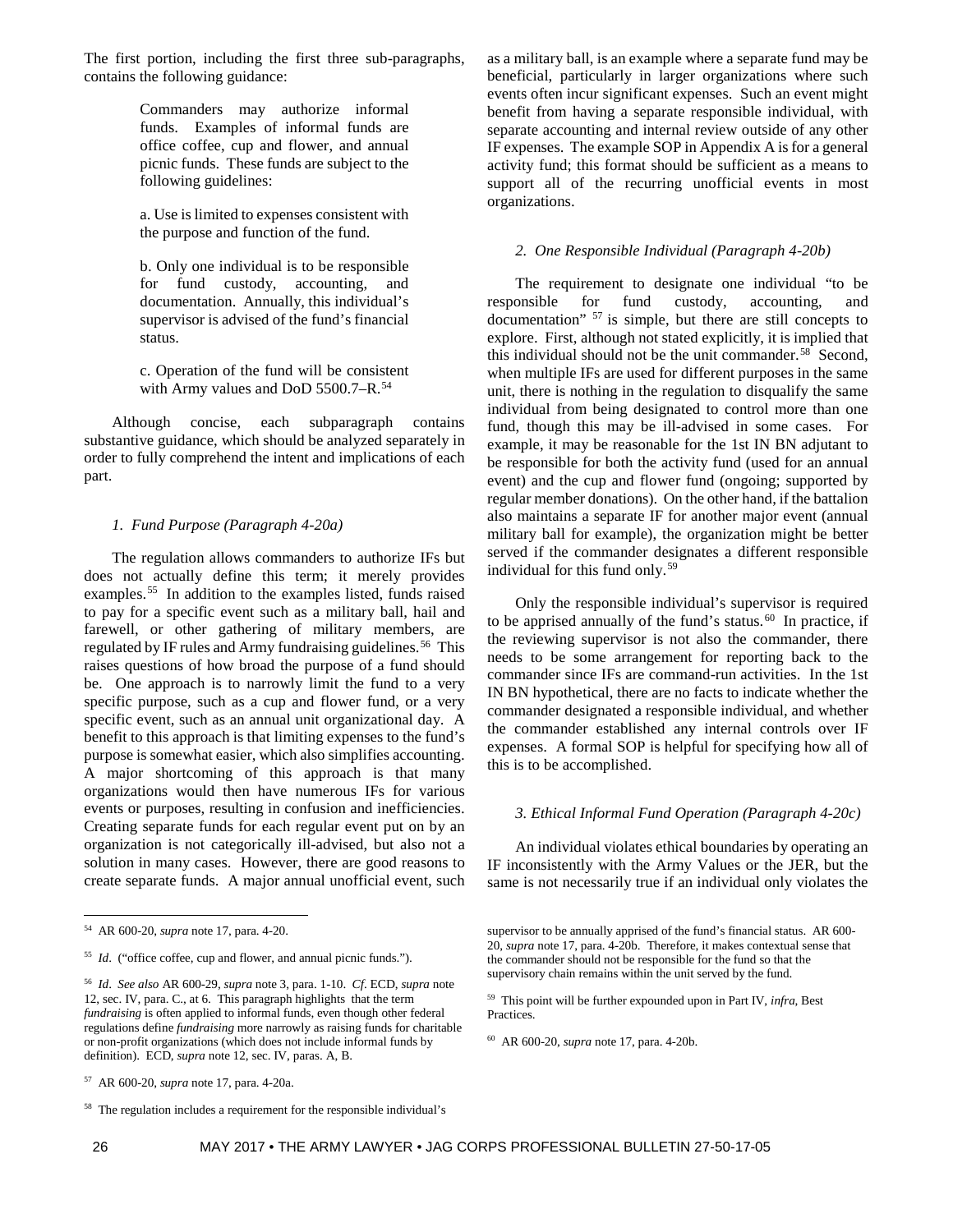purpose of the IF.<sup>61</sup> This is interesting since the requirement for the fund to be operated consistent with its purpose is more restrictive than the requirement for the fund to be operated consistent with the Army Values and the JER. $^{62}$  $^{62}$  $^{62}$  However, using an IF contrary to its established purpose might still violate ethical obligations. The established fund purpose, the Army Values, and JER requirements are not mutually exclusive, and the range of possible outcomes for violations of any of these requirements is similar. In the opening hypothetical, there were no facts indicating that the 1st IN BN IF even had a designated purpose, and there was no SOP to show what that purpose might have been. This left the door open for misuse. The scenario facts resulted in an official reprimand, but different facts might require different consequences. Specific acts determine the range of administrative or punitive actions available for ethical failures related to IFs, and the usual command discretion applies in these situations. [63](#page-6-2)

### *4. Fundraising Among Members (Paragraph 4-20d)*

The final sub-section of AR 600-20, para 4-20 states:

d. Fund-raising solicitations conducted by organizations composed of civilian employees or members of the Uniformed Services among their own members for organizational support or for the benefit of specific member welfare funds are permitted, but they should be limited in number and scope during the official Combined Federal Campaign/ Army Emergency Relief periods in order to minimize competition with Combined Federal Campaign/Army Emergency Relief.<sup>[64](#page-6-3)</sup>

This final section echoes the language found in EO 10728 issued by President Eisenhower in 1957, and raises the important question of what "fundraising among their own members"<sup>[65](#page-6-4)</sup> means. Some commanders and ethics counselors take a restrictive approach to this language, with the interpretation that alpha company is permitted to fundraise among alpha company and bravo company is permitted to fundraise among bravo company, but bravo company Soldiers may not take part in alpha company fundraising events and vice versa. [66](#page-6-5) This approach is more restrictive than intended by the JER and DoD guidance, which both draw language from EO 10728. [67](#page-6-6) The rationale for EO 10728 was that federal workplace fundraising for *external* organizations was in need of more control, while fundraising among federal employees and specifically *within the military community* did not necessitate the same degree of control. [68](#page-6-7) Unless local policy dictates otherwise, a pragmatic rule permits fundraising within the physical footprint of the respective garrison. This is especially pertinent in garrisons with multiple geographic locations, as often occurs outside of the continental United States (OCONUS). If the hypothetical 1st IN BN headquarters was geographically isolated, apart from the barracks or family housing, it would not make sense to restrict fundraising activities only to the unit footprint, where other members of the military community might not go, thereby unnecessarily limiting the base of potential authorized contributors.

One example of designated fundraising locations within an organization comes from United States Army Europe (USAREUR) Regulation 210-22. This regulation empowers garrison commanders to designate fundraising locations outside of the federal workplace, including "areas near public entrances, in community-support facilities, or in personal quarters."[69](#page-6-8) Regardless of local guidance vis-à-vis location, fundraising participants must take precautions to avoid soliciting contractors or civilians from outside of the military community. One possible precaution is to request to see a military identification card from anyone not in uniform prior to accepting any money at a fundraising event. While doing so might be cumbersome, it may be the best way to ensure that the fund receives only authorized contributions.

Finally, organizations have a limited ability to fundraise during the CFC and Army Emergency Relief (AER) fund drives.  $70$  In this context, it is important to note that

or other worthwhile causes. *Id*.

66 This assertion is based on the author's professional experiences as an administrative law attorney for the First Armored Division and the Military and Civil Law Division, USAREUR.

<span id="page-6-5"></span><span id="page-6-0"></span> <sup>61</sup> *Id.* paras. 4-20a, 4-20c. In other words, it could be possible for an individual to operate a fund inconsistently with its purpose, without necessarily violating ethics regulations.

<span id="page-6-6"></span><span id="page-6-1"></span><sup>62</sup> *Id.* para. 4-20a, states "[u]se is limited to expenses consistent with the purpose and function of the fund." However, this provision is not punitive and does not necessarily require a response if violated inadvertently, absent any fraud or other blatant ethical violations.

<span id="page-6-8"></span><span id="page-6-7"></span><span id="page-6-2"></span><sup>63</sup> *Id.* para. 4-7 ("Commanding officers exercise broad disciplinary powers in furtherance of their command responsibilities. Discretion, fairness, and sound judgment are essential ingredients of military justice.").

<span id="page-6-3"></span><sup>64</sup> *Id.* para. 4-20d.

<span id="page-6-9"></span><span id="page-6-4"></span><sup>&</sup>lt;sup>65</sup> *Id*. This part focuses on interpretation of the phrase "among their own members," however the phrase "for the benefit of specific member welfare funds" is also significant. *Id*. Commanders should not use IFs for the benefit of organizations not comprised of military members, even charities

<sup>67</sup> EO 10728, *supra* note 11, Sec. 7.

<sup>68</sup> *Id*.

<sup>69</sup> U.S. ARMY IN EUROPE, REG. 210-22, PRIVATE ORGANIZATIONS AND FUNDRAISING POLICY para 11a (13 Aug. 2010), *available at* http://www.eur.army.mil/aepubs/publications/AER210-22\_1004303!.pdf. This regulation applies to IFs as well as POs, even though the identically numbered Army Regulation (AR 210-22) specifically *does not* apply to informal funds. AR 210-22, *supra* note 47, para 1-1b(2)(r).

<sup>70</sup> AR 600-20, *supra* note 17, para. 4-20d. This prohibition is also further codified in the general Army fundraising regulation. AR 600-29, *supra* note 3, para. 1-10.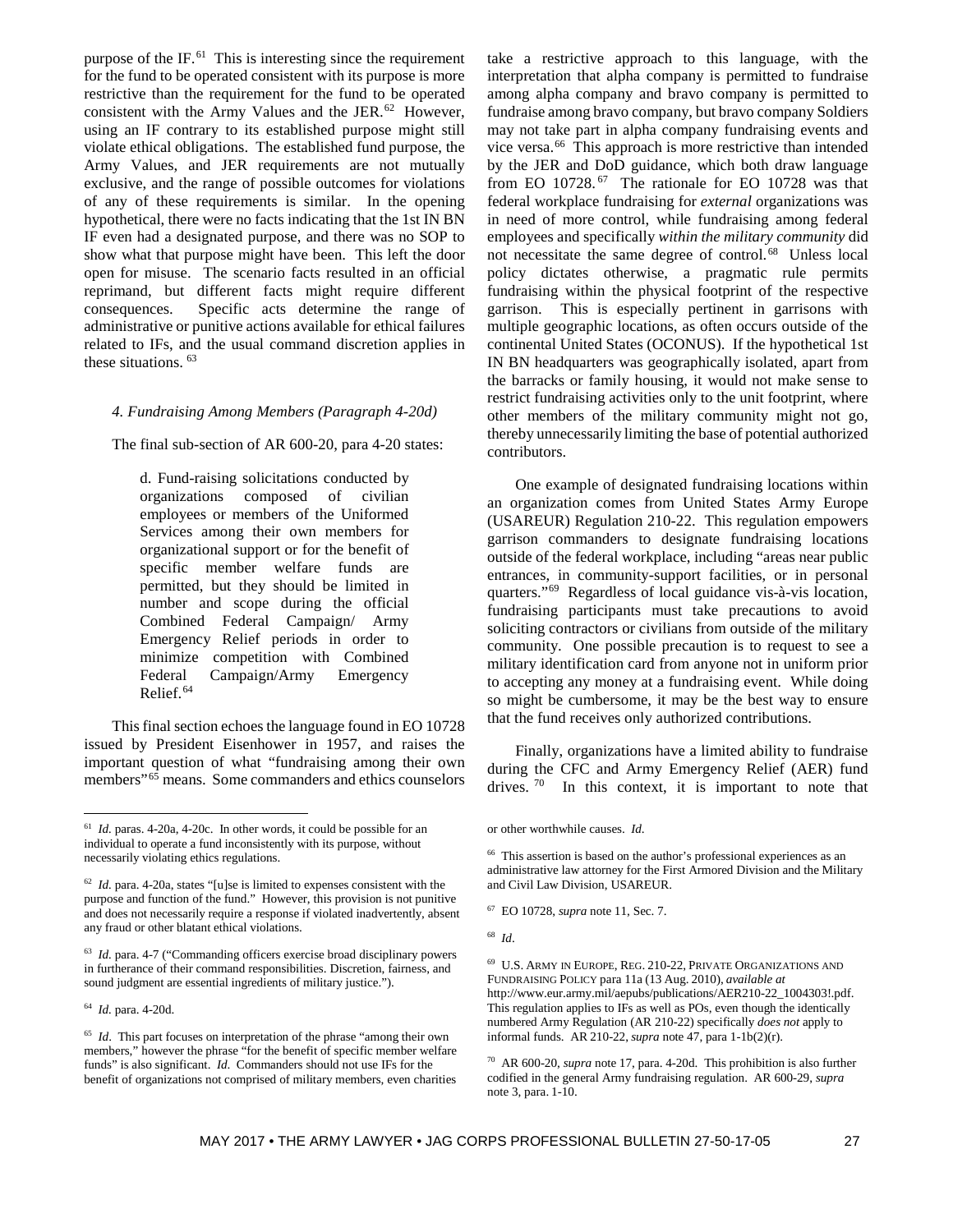commander's IFs are subject to different fundraising rules than fundraising for 501(c)(3) charitable or non-profit organizations.[71](#page-7-0) The CFC runs annually from September 1 to December  $15<sup>72</sup>$  $15<sup>72</sup>$  $15<sup>72</sup>$  and "is the only authorized solicitation of Government personnel in the Federal workplace on behalf of charitable organizations."[73](#page-7-2)

## *5. Fundraising Policy*

At the Army level, requirements for fundraising organizations, including IFs, are found in AR 600-29. Paragraphs 1-10a through 1-10h contain fundraising prohibitions that apply to IFs including, but not limited to, a summarized list of prohibitions.<sup>[74](#page-7-3)</sup> Commanders, supervisors, or IF fundraising organizers shall not: 1) Make fundraising solicitations during the CFC; 2) Make inquiries about whether individual Soldiers or civilian employees choose to make IF contributions, or make performance evaluations based on participation or nonparticipation is fundraising events; 3) Use figures that purport to represent an individual's *fair share* contribution to the organization (although suggested contributions are authorized); 4) Develop or use "lists of either noncontributors or contributors for purposes other than the routine collection and forwarding of contributions;" $75$  5) Grant military members "special favors, privileges, or entitlements, such as special passes, leave privileges, or the wearing of civilian clothing, that are inducements to contribute;" [76](#page-7-5) 6) Harass "an individual through continued discussions, meetings, orientations, 'counseling,' or other methods to cause an individual to change his or her decision to give or not give;" $77$  7) Make "an individual to believe, either directly or indirectly, that he/she is the only one, or one of a small number of people, preventing the achievement of an organizational goal, whether it is a participatory goal or a monetary goal;"[78](#page-7-1) 8) Solicit government contractors. General ethical guidance and local regulations may add to this list of fundraising prohibitions. Judge advocates can add value in this area by observing local practices and spotting issues as they arise.

## *6. Local Policy*

Finally, local policy or regulation may establish further

procedures or limitations for IFs. No specific provision in DoD or Army policy restricts a higher-level commander from dictating IF procedures to subordinate or tenant units. Local regulations can often bring clarity to unclear aspects of IF policy. For example, local regulations may establish a fund cap, specify authorized fund purposes, geographic fundraising restrictions, SOP formats, etc. One such example is Fort Campbell Regulation 210-4 (CAM 210-4), which applies to Informal Fund Organizations (IFOs) operating on Fort Campbell.<sup>[79](#page-7-2)</sup> Among other particulars, this regulation establishes: caps on annual income and annual cash balance for IFs, a list of approved fundraising activities, an approval process for fundraising on the installation, and general guidance regarding IF tax liability. [80](#page-7-6) United States Army Europe Regulation 210-22 is another example of local policy, though this regulation only touches the fundraising aspect of IFs, without the same degree of specificity regarding IF operation as found in CAM 210-4. Other installations may have similar local policies regarding IFs, fundraising, or both. When Army regulations, local policies, and competent legal advice all come together, best practices for informal fund operations emerge.

### IV. Best Practices

There are ten recommended best practices to effectively establish IFs at the unit level.  $81$  The best practices are primarily focused on the judge advocate's role in advising commanders of ethical concerns related to IFs, and the commander's role in establishing clear IF guidance. These best practices may also assist fund custodians and fundraising organizers.

First, informal funds need a clearly defined purpose. Judge advocates should advise organizations to establish separate funds for separate purposes, tailored to the organization's needs. For example, a brigade judge advocate (BJA) may advise the commander of a brigade-sized unit to establish a separate card & flower fund, general activity fund, and unit ball fund, while a battalion-sized unit may be better served with a general activity fund covering all events including its annual battalion ball. A company may only require a cup and flower fund, an informal coffee fund, or no fund at all. The upfront advice and recommendations of the

<span id="page-7-0"></span> <sup>71</sup> ECD, *supra* note 12, sec. IV, at 5-6.

<span id="page-7-1"></span><sup>72</sup> CFC Scope, *supra* note 15, § 950.102(a).

<span id="page-7-2"></span><sup>73</sup> ECD, *supra* note 12, sec. V, para. A.3, at 11.

<span id="page-7-3"></span><sup>74</sup> This list of prohibitions applies to all Army fundraising, but some of the specific language does not apply to informal funds, such as the language regarding allotments in paragraph 1-10d. AR 600-29, *supra* note 3. This summarized list highlights the language most applicable to informal fund fundraisers.

<span id="page-7-6"></span><span id="page-7-4"></span><sup>75</sup> AR 600-29, *supra* note 3, para. 1-10d.

<span id="page-7-7"></span><span id="page-7-5"></span><sup>76</sup> AR 600-29, *supra* note 3, para. 1-10e. Furthermore, there should be no "express or implied requirement to contribute as a condition precedent to normal career progression." *Id.*

<sup>77</sup> AR 600-29, *supra* note 3, para 1-10f.

<sup>78</sup> AR 600-29, *supra* note 3, para 1-10g.

<sup>79</sup> U.S. Dep't of Army, Fort Campbell Installation, Reg. 210-4, Recreational and Educational Private Organizations and Informal Funds on Fort Campbell (1 Jun. 2015) (on file with the author). Fort Campbell Regulation 210-4 defines informal funds more broadly as Informal Fund Organizations (IFOs), which include both traditional informal funds established by commanders and select POs allowed to operate on the installation. *Id*. para. 1-2.

<sup>80</sup> *Id*. para. 2-2, ch. 4.

<sup>&</sup>lt;sup>81</sup> These best practices assimilate the DoD and Army guidance into practical, real-world guidance.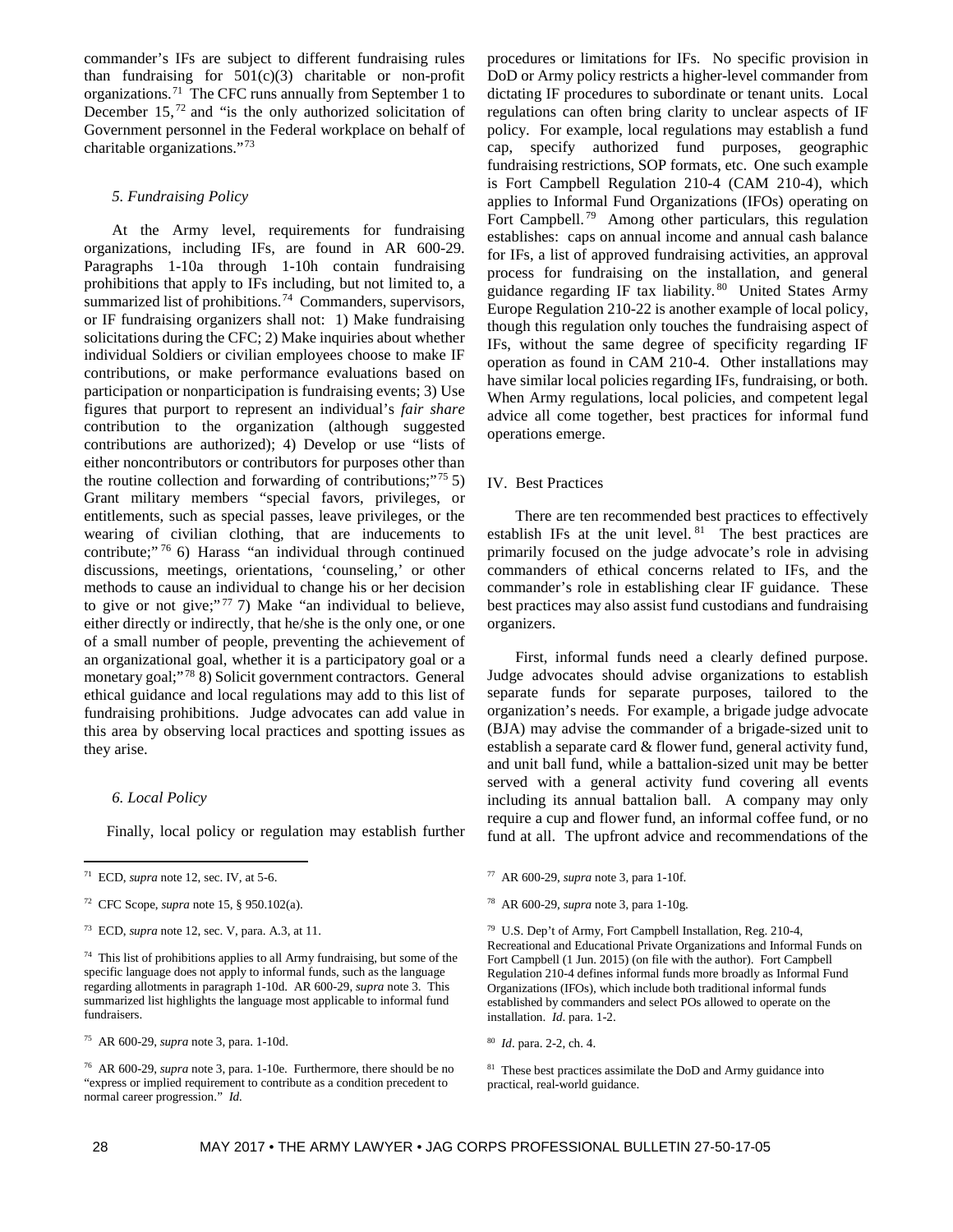BJA or other servicing legal advisor are invaluable in this area.

Second, commanders should decide upfront whether an IF will consist of member donations only, or whether the fund members will engage in authorized fundraising activities. If fundraising is involved, commanders should establish parameters to manage these activities in accordance with Army and local policies. A formal SOP provides one way to accomplish this objective. The advice of the servicing legal advisor or installation ethics counselor is beneficial at this early stage, when a fund is first created.

Third, commanders should carefully select a responsible IF custodian. The IF custodian should be a Soldier or Government Services (GS) civilian employee who is not directly in the command group and not a contractor or dependent.<sup>[82](#page-8-0)</sup> Further, the fund custodian should be appointed in writing, and should be capable of using basic accounting procedures. Ideally, the commander should designate separate custodians for separate funds. In cases where the same individual manages more than one fund, the commander should be able to reasonably articulate why this arrangement is necessary.

Fourth, judge advocates that serve as ethics counselors should become subject matter experts on IFs and fundraising policy. Ethics counselors should assist in reviewing local policies for consistency with DoD and Army guidance, and may also help draft local policy.

Fifth, commanders must ensure that family readiness group (FRG) events and fundraisers are separate from commander's IF events and fundraisers. Family readiness group IFs are completely distinct from other IFs in the unit, and FRG events cannot be augmented with unit IFs.<sup>[83](#page-8-1)</sup> To maintain this separation, FRG funds should not be used to support unofficial events that are otherwise funded through the commander's IF.

Sixth, IFs that incur significant expenses or that maintain a large cash balance should have an SOP. This primarily applies to unit activity funds, military ball funds, or any other IF used to support command-wide unofficial events. As a

practical matter, IFs at the battalion-level and above derive the most benefit from having a formal SOP due to the number of personnel served by the fund. Though not required by Army regulations, an SOP is also extremely beneficial for any IF that engages in fundraising events. Standard operating procedures should include all required elements from Army policy and any applicable local or installation policies. The SOP included in Appendix A is modeled for an informal activity fund at the battalion level.<sup>[84](#page-8-2)</sup>

Seventh, commanders should regularly review IF expenses and accounting. For a fund such as unit ball fund, annual accounting may be adequate since these events usually occur on an annual basis. One best practice is to require a review within the week following an annual event, once all expenses are reconciled. For other types of funds, more regular reviews (quarterly or semi-annual) may be advised, especially if expenditures are more dynamic. This is more applicable for funds like a cup and flower fund that collects and expends funds more frequently.

Eighth, commanders should seriously consider imposing an IF monetary cap for several reasons. Even though such a cap is not expressly required by AR 600-20 or other regulations, there are benefits in setting a fund cap. For starters, since many IFs will outlast the command team that initially established the fund, a fund cap prevents a build-up of funds over time, due to potential fluctuations in the degree of emphasis or oversight between different commanders. Second, a fund cap alleviates the possibility of largescale fraud and abuse. Finally, a fund cap avoids potential tax liability issues involved in amassing large sums of money.[85](#page-8-3) Though not applicable to commander's IFs, FRG IF guidelines provide a good example of a reasonable fund cap.<sup>[86](#page-8-4)</sup>

Ninth, informal funds generating substantial sums (greater than \$200 for instance) should use a non-interest bearing bank account at an easily accessible financial institution located on or near the installation. This enables easy access and facilitates transfer of funds in the account due to changes of the fund custodian. Some banks require an Employer Identification Number (EIN) for an account opened in the

<span id="page-8-3"></span><span id="page-8-0"></span><sup>&</sup>lt;sup>82</sup> This requirement is implied, since contractors cannot donate or be solicited for donations. AR 600-20, *supra* note 17, para. 4-20b. *See also* AR 600-29, *supra* note 3, para. 1-10. Furthermore, while the executive officer (XO) and senior non-commissioned officer in an organization are not prohibited by regulation from serving as a fund custodian, commanders should consider negative perception issues before appointing these individuals as custodians.

<span id="page-8-1"></span><sup>83</sup> AR 608-1, *supra* note 5, para. J-7a(3). *See also supra* note 5 (regarding use of the term *unit informal funds*).

<span id="page-8-4"></span><span id="page-8-2"></span><sup>84</sup> This SOP borrows elements from numerous sources. *See, e.g.*, AR 608- 1, *supra* note 5, para. J-7c (FRG IF SOP language); FAMILY READINESS PROGRAM MGMT., MANEUVER SUPPORT CTR. OF EXCELLENCE, FORT LEONARD WOOD FRG FUNDRAISING GUIDE para. 6-4 (Mar. 2011), http://www.wood.army.mil/family/Documents/FRG%20Fundraising%20Gu ide%20v2.1.doc; GORDON MWR, FORT GORDON FUNDRAISING GUIDE (7 Jun 2012), http://www.fortgordon.com/wp-

content/uploads/2014/10/Fundraising-Guide-2012.pdf (Fort Gordon FRG informal fund SOP).

<sup>&</sup>lt;sup>85</sup> The Internal Revenue Service (IRS) does not require some organizations, including properly constituted informal fund organizations, whose gross annual receipts are not more than \$5,000, to apply for formal tax exempt status in order to be considered tax exempt. I.R.S. PUB. 1635, *Understanding your EIN* 10, https://www.irs.gov/pub/irs-pdf/p1635.pdf (last visited May 25, 2017). *See also* I.R.C. § 501(c)(7). Generally, this excludes occasions where unit members pay directly for an event, such as ticket sales for a military ball. Ethics advisors should consider recommending further tax consultations in unique situations.

<sup>86</sup> AR 608-1, *supra* note 5, para. J-7e ("FRG informal funds will therefore not exceed an annual gross receipt (income) cap of \$10,000 per calendar year from all sources, including fundraising, gifts, and donations. Unit commanders may establish a lower annual income cap.").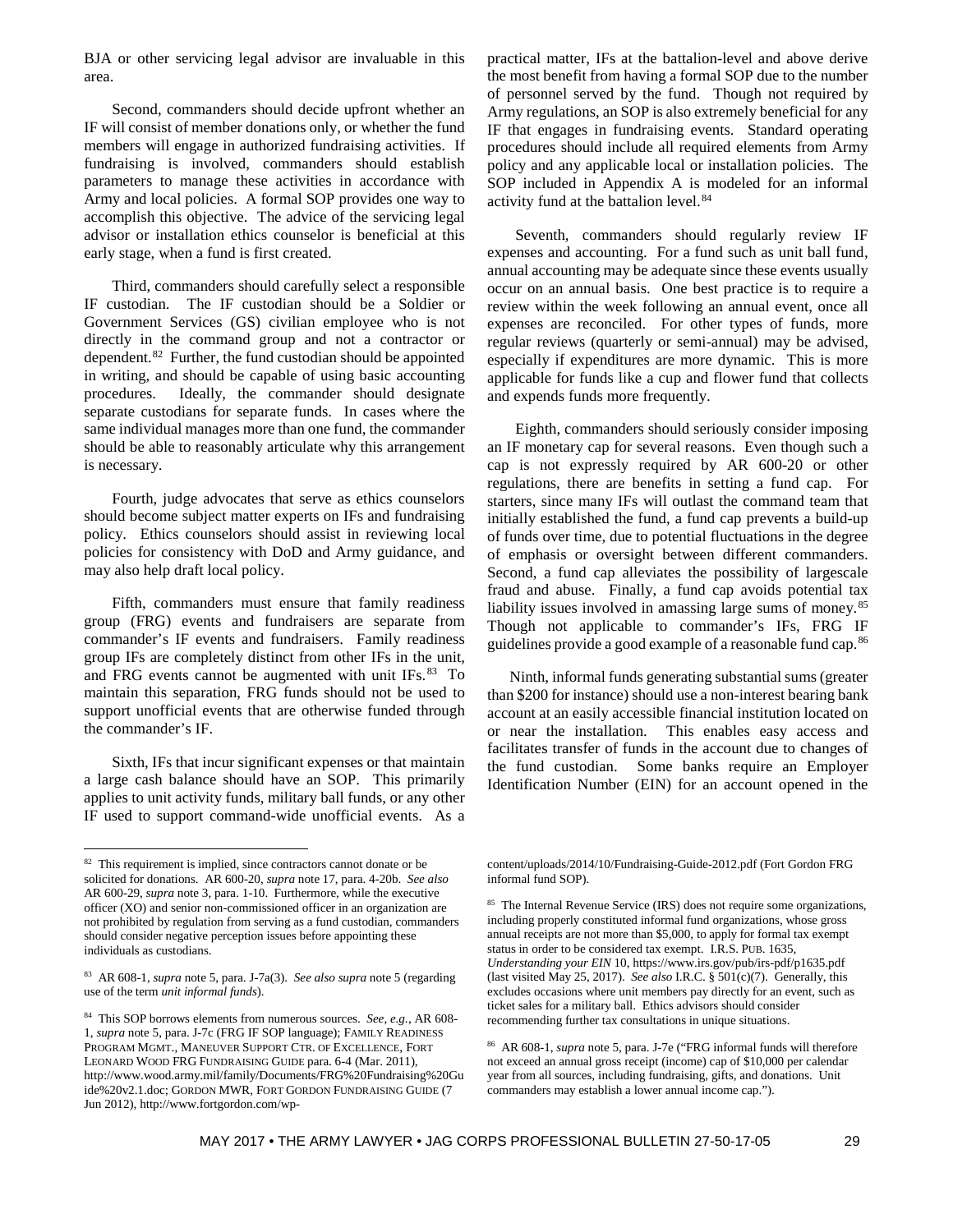name of a group rather than an individual.<sup>[87](#page-9-0)</sup> This does not preclude the IF custodian from opening a personal account for the fund using their own social security number, but it would make the fund custodian personally liable for any income generated by the account. For this reason, the account should be non-interest bearing. In this case, the fund custodian must also take measures to transfer control of the account prior to permanently changing stations. Informal funds generating small sums, such as a modest coffee fund, should make use of a cash box accessible only to the fund custodian or other means to ensure security of the funds and easy access for regular inspection by the command.

Finally, commanders should consult an ethics counselor from the servicing Office of the Staff Judge Advocate (OSJA) regarding any gifts offered to IF organizations<sup>[88](#page-9-1)</sup> and prior to purchasing any gifts using IFs. The organization should take reasonable steps to ensure no gifts of money or tangible objects are received from prohibited sources. [89](#page-9-2) Generally, units should not buy gifts for unit members using IFs, unless the fund is established for that purpose. Purchasing specific gifts would also have to be consistent with the purpose of the fund, and be for the benefit of those served by the fund. Additionally, for gifts to military members there must be a way to determine who contributed and how much, due to price limits on gifts between federal employees imposed by the JER.[90](#page-9-1)

Some funds are operated in a pay-in, pay-out manner (i.e. members who contribute \$100 to the unit plaque fund get battalion colors and their spouse gets flowers at the end of their tour). This system is essentially more of a payment for goods received, and is not subject to gift restrictions, since the recipient paid market value for the goods. Additionally, there is no restriction on maintaining a list of contributors in such a scenario, because such funds are not subject to the prohibition found in AR 600-29, paragraph 1-10d.

These recommended best practices are just a few areas in which judge advocates and commanders will interact regarding the establishment and operation of IFs. Because IFs are command-run, command involvement is required to operate them successfully. Judge advocates can play an important role to ensure that these funds are established properly and operated in an ethical manner.

## V. Conclusion

The opening scenario involved major ethical failures that led to a negative outcome for the 1st Infantry Battalion commander. The ideal control in that scenario would have been the use of an IF SOP, such as the example in Appendix A. Additionally, proactive suggestions from an ethics counselor may have helped minimize ethical problems in the activity planning stage, avoiding the issue altogether. Judge advocates play a critical role in offering advice and recommendations to commanders regarding IFs. Without this advice and other controls in place, even small mistakes may compound and lead to greater ethical lapses.

Informal funds provide an excellent mechanism for commanders to fund unofficial unit activities that build healthy morale. When operated properly, IFs can be a highly effective tool and a significant resource. Command oversight is essential for IFs to operate properly. The best practices articulated in this formal guide to informal funds should help commanders, fund custodians, and judge advocates avoid common mistakes and maintain high ethical standards related to unofficial unit activities.

counselor will likely also be the individual responsible to determine whether a delegated gift acceptance authority may accept any gift, regardless of value.

89 Standards of Ethical Conduct, *supra* note 16, § 2635.202.

<span id="page-9-0"></span> <sup>87</sup> *See, e.g.*, *Tax-exempt organizations need an Employee Identification Number*, https://www.irs.gov/pub/irs-

<span id="page-9-2"></span>tege/EIN%20article%20final%20100214%20508.pdf (last visited May 25, 2017) ("EIN Benefits. . . It is usually required to open a business bank account.").

<span id="page-9-1"></span><sup>88</sup> U.S. DEP'T OF ARMY, REG. 100-1, THE ARMY GIFT PROGRAM para. 2-7 (27 July 2015). Organizations are only required to consult with an ethics counselor regarding "any gift proffer valued at more than \$250 that a delegated gift acceptance authority can accept." *Id*. However, the ethics

<sup>90</sup> JER, *supra* note 2, para 2-203(a). *See also* Standards of Ethical Conduct, *supra* note 16, § 2635.304.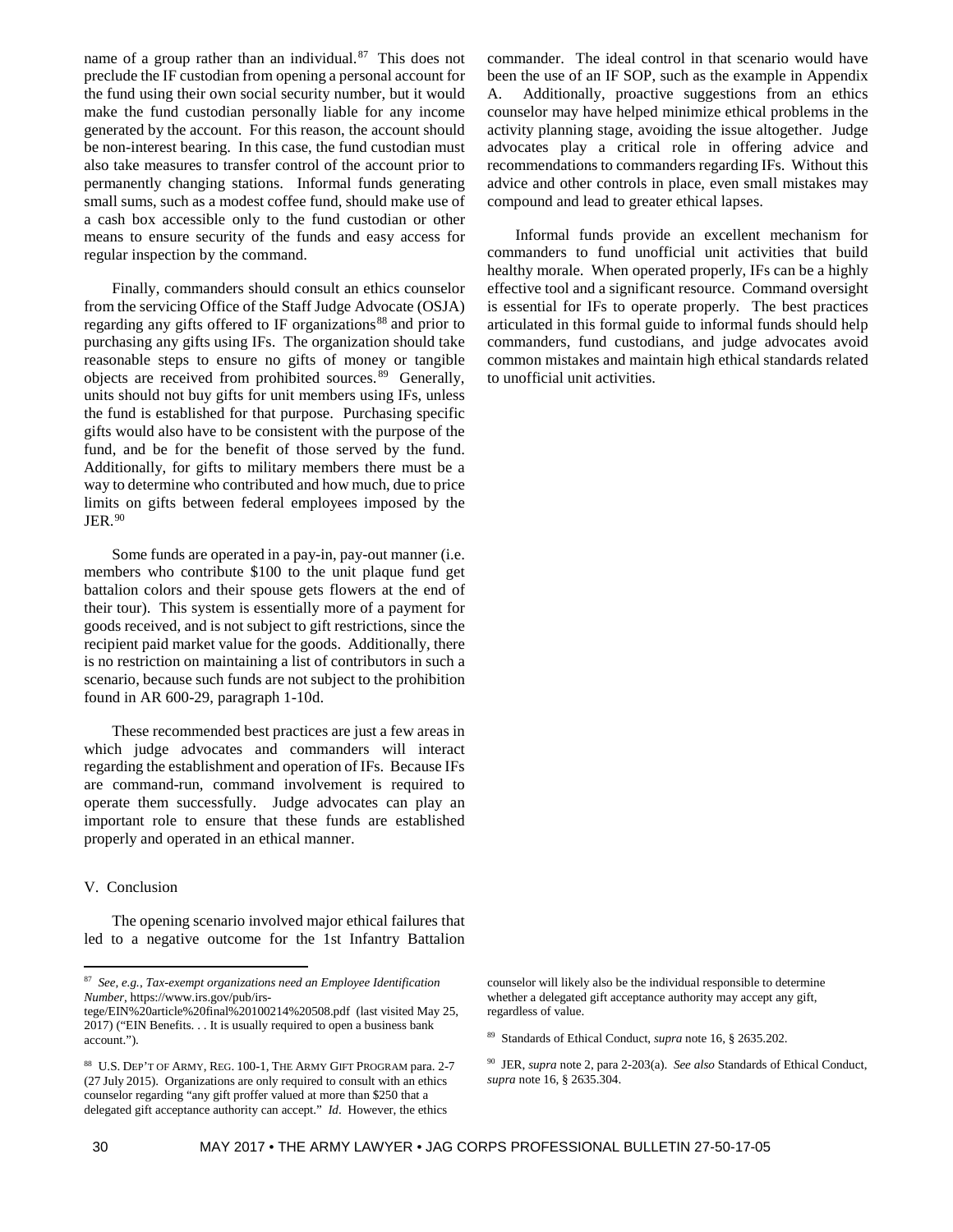## Letterhead

Office Symbol Date

MEMORANDUM FOR 1st Infantry Battalion Members

SUBJECT: Battalion Activity Fund

## 1. **References**

- a. AR 600-20, Army Command Policy
- b. AR 600-29, Fundraising Within the Department of the Army
- c. DoD 5500.7-R, Joint Ethics Regulations
- d. AR 1-100, The Army Gift Program
- e. [Insert any applicable installation-level policies]

2. **Purpose**. Identify procedures for the creation and management of the 1st Infantry Battalion's Activity Fund (BAF), which is an informal fund (IF) authorized IAW AR 600-20, para 4-20. The purpose of the BAF is to fund or defer expenses for unofficial team-building and social events for members of the battalion and their dependents. Examples of such events include organization days, the annual Battalion Ball, and approved social observances. The BAF is not a business, and is not being run to generate profits. The BAF operates solely using funds solicited from and/or raised by its members through sanctioned fund-raising events. This fund is not considered an instrumentality of the U.S. Government. It shall be selfsustaining and shall not receive any financial assistance from the U.S. Army or non-appropriated funds.

3. **Applicability**. This SOP applies to the 1st Infantry Battalion and subordinate units, including all assigned Soldiers and civilians, and Family members who participate in BAF events. This SOP does not apply to the 1st Infantry Battalion Family Readiness Group (FRG), which operates a separate IF solely for FRG functions. This SOP does not preclude the creation of other IFs within the 1st Infantry Battalion with command approval (for example company activity funds, office coffee funds, or cup & flower funds.)

# 4. **Responsibilities**

- a. The Battalion Commander will—
	- (1) Serve as Chairman of the BAF Committee.
	- (2) Approve in writing all expenditures from the Fund in excess of [\$1000].
	- (3) Appoint the Fund Custodian in writing.

b. The Battalion Executive Officer (XO) will serve as written approval authority for all fund expenditures in amounts greater than [\$500], up to [\$1000].

- c. The Fund Custodian (FC) will—
	- (1) Establish and maintain a non-interested bearing bank account at a local financial institution for BAF funds.

(2) Approve all expenditures in amounts up to [\$500], and retain receipts or invoices documenting such expenditures for no less than 24 months.

(3) Deposit proceeds from fundraisers within 48 hours of the fundraiser event.

MAY 2017 • THE ARMY LAWYER • JAG CORPS PROFESSIONAL BULLETIN 27-50-17-05 31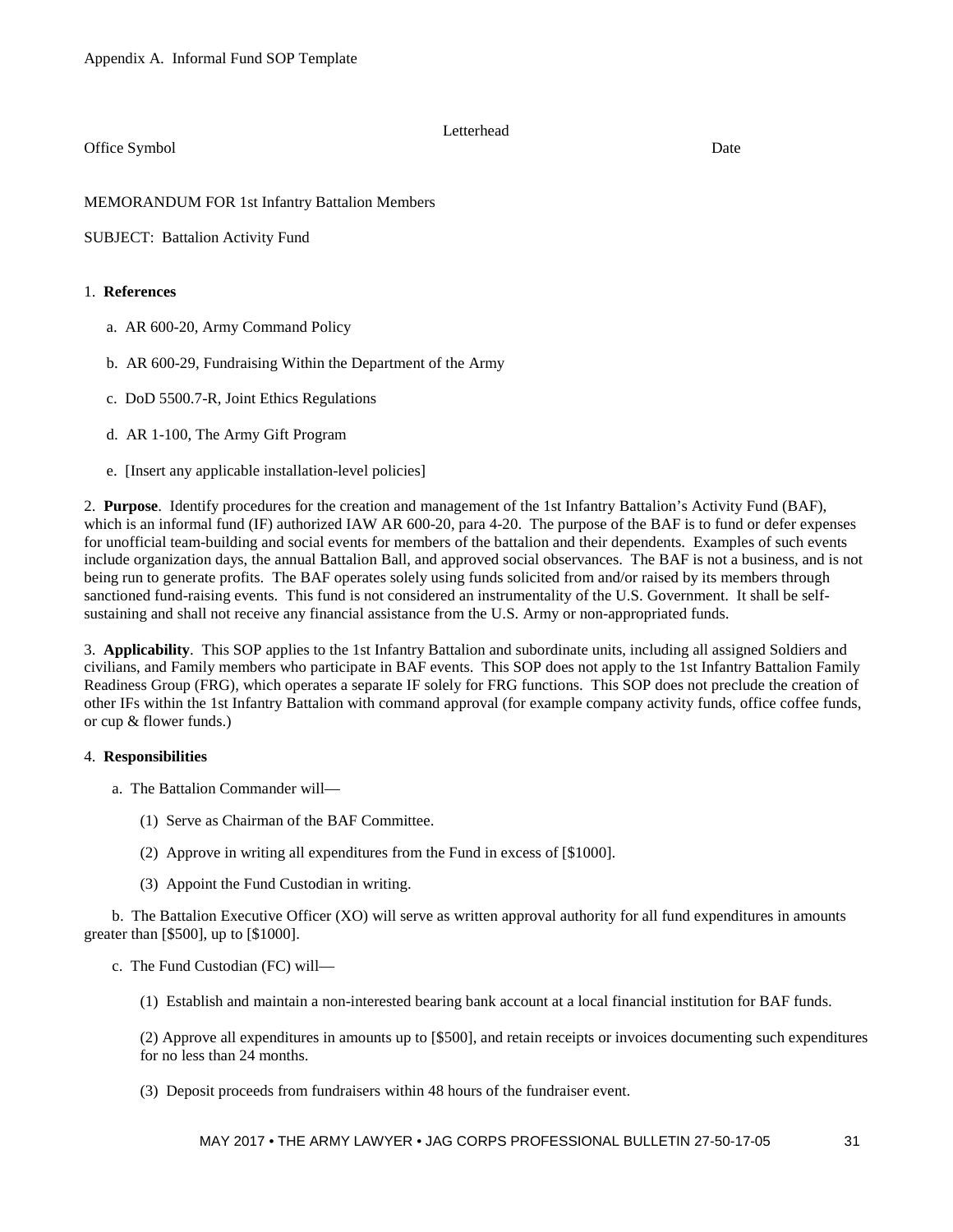- (4) Reconcile bank statements with fund receipts on a monthly basis.
- (5) Review financial records semi-annually with the BAF Committee.

### 5. **Management**

a. The Fund Custodian is appointed by the Battalion Commander. The Fund Custodian will normally be the Battalion S-1. The tenure of this appointment is for a period not to exceed [24 months].

b. The BAF Committee manages and oversees BAF operation. The Committee consists of four members: the Battalion Commander (Chairman), the Command Sergeant Major, the XO, and the Fund Custodian. The Committee will meet at least semiannually to review the current status of the Fund.

## 6. **Fundraising**

a. Fundraising is governed by the requirements of the Joint Ethics Regulation, DoD 5500.7-R, and AR 600-29, Chapter 1. Fundraising events should involve prior consultation with a DA ethics official or servicing judge advocate.

b. The prohibitions in AR 600-29 are applicable to all fundraising events. Participation in fundraising events must be entirely voluntary. No special inducements such as granting special passes, leave privileges, or the wearing of civilian clothing may be used as fundraising incentives.

c. The BAF may conduct fundraising activities within the unit population served by the fund, and at other locations within the garrison footprint unless otherwise restricted. Government contractors may not be solicited for donations or participation, regardless of the fundraising location.

d. Fundraising events will state the purpose of the fundraiser on all advertisements.

e. Earnings from the fundraiser will be turned-in to the Fund Custodian for deposit within 48 hours of the event. Prior to funds transfer to the Fund Custodian, monies will be secured in a combination safe where access is limited to authorized personnel. The organizer of the fundraiser will provide a statement of accounting to the Fund Custodian listing the income and itemized expenses for the fundraiser.

f. The BAF shall not solicit gifts nor accept unsolicited gifts from prohibited sources. Donations from military members to the BAF are not considered gifts. The Fund Custodian shall consult with the Office of the Staff Judge Advocate for any necessary clarification pertaining to gifts.

#### 7. **Banking and expenditure of funds**

a. Funds will be expended for expenses consistent with the purpose and function for which they were established. In the case of the BAF, expenses may include food, beverages, supplies, entertainment, and other similar purposes.

b. Informal funds will not exceed an annual gross receipt (income) cap of [\$5,000] per calendar year from all sources, including fundraising and gifts, and donations.

c. The Battalion Commander will be the approval authority for all expenditures from the BAF in excess of [\$1000]. Approval will be obtained in writing and retained on file.

d. The Battalion XO will be the approval authority for all expenditures from the BAF in amounts in excess of [\$500]. Approval will be obtained in writing and retained on file.

e. Funds will be used for the benefit of the participants of the fund, i.e., 1st Infantry Battalion military and civilian employees, and their dependents.

f. The Fund Custodian will record a log receipt for all fund deposits and withdrawals. These receipts will be routinely reconciled with bank deposit and withdrawal transaction vouchers. All documentation will be maintained and ready for review at any time.